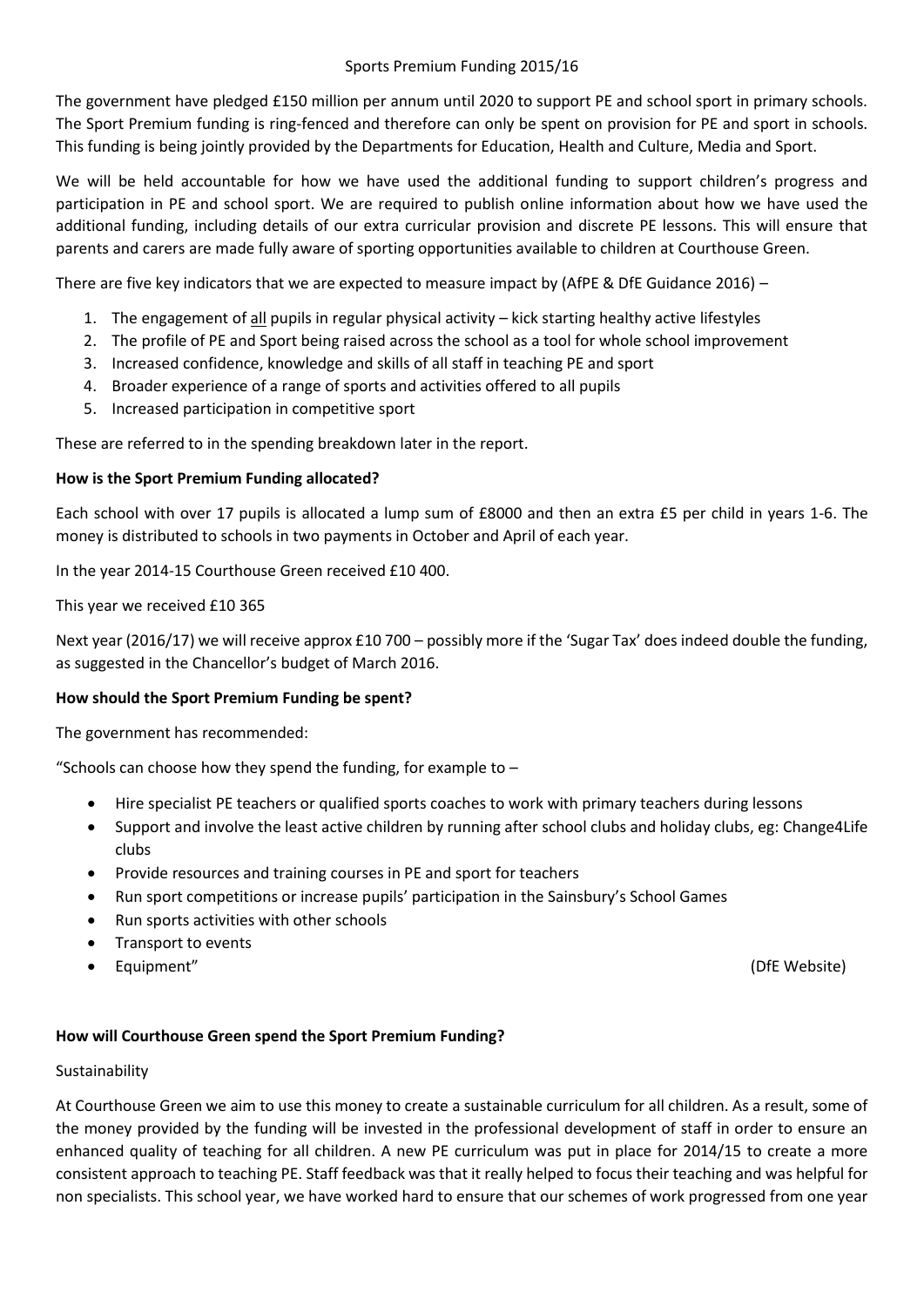in to the next and had relevant assessment grids that teachers could easily use following guidance from the PE lead in the school.

We currently have a qualified PE teacher on our staff – Kate Halfpenny (previously Head of PE in three inner city secondary schools) who has the role of Pastoral Support Manager but has taken on the responsibility of leading the PE department at Courthouse Green. She runs after school clubs and has worked with teachers to guide them through planning and delivery of lessons. She has worked with our sports apprentice and learning mentor this year to further develop high quality PE lessons. Kate has implemented a team teach approach to upskilling our current staff and aim to increase knowledge, skills and confidence in all teachers and TAs. This year she has supported 14 class teachers in developing competence and confidence in the delivery of PE lessons. During the summer term, she will work with teachers in Reception, Yr 3 and Yr 5 to develop skills in games and PE lessons.

We invested in new games and athletics planning in both KS1 and KS2. This has helped staff to create a consistent and progressive approach to delivery. This year, Kate has been solely responsible for the delivery of gymnastics across both key stages and has worked with teachers to ensure that they are able to deliver in this area of the curriculum next year as this is an activity that all teachers, regardless of experience, felt least confident with. Kate spent a great deal of time selecting the right equipment (see breakdown of spending) to use with our newly written scheme of work and has supported the staff and children to produce outstanding work.

We have worked in partnership with the WASPS RFC who have come in and delivered PE lessons alongside KS2 staff enabling them to develop confidence in teaching rugby. In addition to this, the Engage Programme run by WASPS meant that our year 3 children all had a half term of work on Healthy Lifestyles as well as the rugby practical sessions.

This year we have introduced a revised assessment framework that is easier to follow and also meets the criteria of the new curriculum. Staff have been able to make judgements on skill levels and progression quickly and with ease, they will also find it easier to set targets and report on PE at the end of the year.

We have appointed a sports apprentice in Sept 15 (Tom Kalinowski) and a learning mentor in Sept 14 (Luke Davies) that specialise in sports coaching in order to widen the opportunities available to our children both in lessons and in the provision of extra curricular activities.

# **Participation**

Courthouse Green aspires to engage as many children as possible in extra curricular activities. Because of this, we carefully monitor how many children take part in clubs and represent their class and / or the school. Accordingly, we are able to target any children who have not participated in extra curricular activity or competitive activity for the summer term.

| Yr Grp         | Opportunity (number of terms offered)                                                                                                                                                                                                                                                                                   |    |
|----------------|-------------------------------------------------------------------------------------------------------------------------------------------------------------------------------------------------------------------------------------------------------------------------------------------------------------------------|----|
|                |                                                                                                                                                                                                                                                                                                                         |    |
| $\mathbf{1}$   | Multisports (3); Tag Rugby (2) Outdoor games (1) Gymnastics (3) Dance (1)                                                                                                                                                                                                                                               | 44 |
| $\overline{2}$ | Multisports (3); Tag Rugby (2) Outdoor games (1) Gymnastics (3)                                                                                                                                                                                                                                                         | 37 |
| 3              | Tag Rugby (2); Football (2); Basketball (2) Boxing (3) Multisports (3) Cricket (1) Kickball (1)<br>TriGolf (1)                                                                                                                                                                                                          | 52 |
| 4              | Street Dance (1); Tag Rugby (2); Handball (2); Football (2); Cross Country (3); Basketball (2);<br>Boxing (3); Gymnastics (1); Netball (2); Pitch Perfect (2); Athletics (1); Cricket (1); Circuit<br>Training (1); Multisports (1); Ultimate Frisbee (1); Tennis (1); Kickball (1); TriGolf (1)                        | 66 |
| 5 <sup>1</sup> | Street Dance (1); Tag Rugby (2); Handball (2); Football (2); Cross Country (3); Basketball (2);<br>Boxing (3); Gymnastics (1); Netball (2); Pitch Perfect (2); Sports Leaders (2); Athletics (1);<br>Cricket (1); Circuit Training (1); Multisports (1); Ultimate Frisbee (1); Tennis (1); Kickball (1);<br>TriGolf (1) | 82 |
| 6              | Street Dance (1); Tag Rugby (2); Handball (2); Football (2); Cross Country (3); Boxing (3);<br>Gymnastics (1); Netball (2); Pitch Perfect (2); Sports Leaders (2); Athletics (1); Cricket (1); Circuit<br>Training (1); Multisports (1); Ultimate Frisbee (1); Tennis (1); Kickball (1); TriGolf (1)                    | 65 |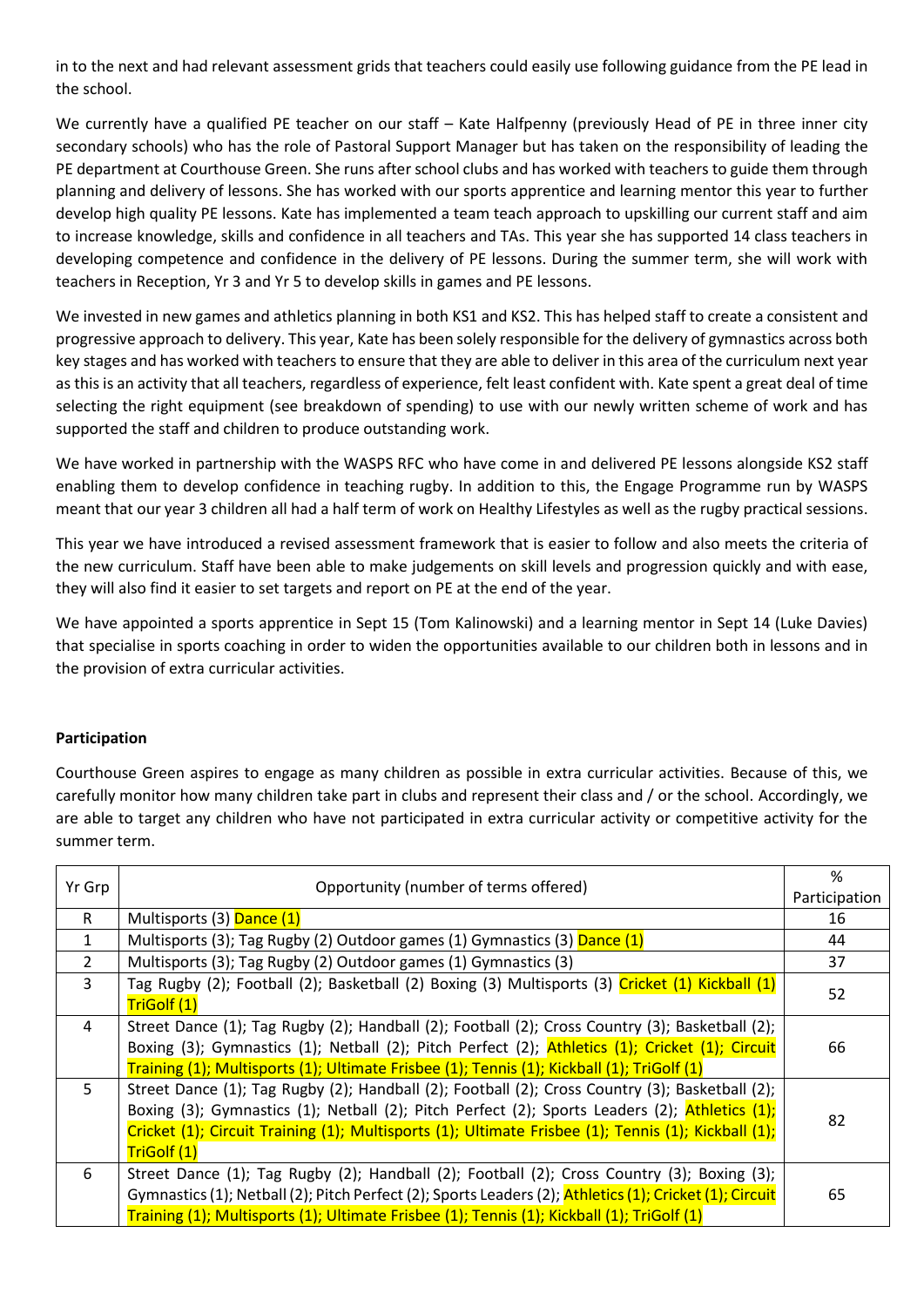Clubs offered for Summer Term  $16$  – not included in % participation. Any clubs with (3) term provision also include summer term. Percentage participation should increase for each year group by the end of summer term 16.

We have used a significant amount of our funding last year to employ external coaches (Coventry Sports Foundation; CCFC; Sky Blues in the Community; CRFC; Wasps; Sports 4 All) to run lunchtime and after school activities. The children have been able to broaden their experiences by participating in these clubs and have become more enthusiastic about PE and sport. This year we have reviewed our rewards system at school and will have all children able to earn points for their class by participating in after school clubs and representing the school / their class in activities – these will then be combined with the attendance and punctuality points to stake a claim for the Challenge Cup each term. This has helped to dramatically increase the numbers of children taking part in activity. Staff and parents have also taken part in events as part of the challenge cup initiative; this helped to raise the profile of sport and competition in the school.

This year we have continued to run after school activities alongside external providers but have taken greater responsibility for delivering sports activity amongst our own staff as upskilling happens. Only Tuesday (staff meeting night) and Friday clubs have been run by external providers. We have therefore been able to cut our costs whilst increasing the provision for our children.

We have set up a sports council with representatives from years 5 and 6 who have taken charge, under the guidance of Tom and Luke to run inter-class competitions. We have run these alongside each block of PE work to further enhance learning and the application of skills. Funding has been used to kit out the council members and provide trophies.

To increase competitive opportunities further, we have signed up to Sainsbury's School Games and the AT7/Alan Higgs competition evenings. This opportunity has meant that for the first time we have entered competitions across the key stages and in a variety of activities against other schools – Year 1 & 2 gymnastics competition; year 3 tag rugby; yr 5 indoor athletics; yr 3 & 4 football; yr 5 girls football; yr 5 & 6 netball. In the summer term we have entered – Yr 3-6 tennis; Yr 5 & 6 rounders; Yr 4-6 golf and Yr 3 & 4 athletics. This is addition to our usual entries in to the Coventry School's League for boys and girls football and cross country as we have entered every year. Our commitment to increase opportunity for representing the school in sporting activity has meant that there have been 174 more children that will have achieved this (as opposed to 41 last year). Our aim continues to be that every child will either attend an after school club, represent their class in challenge cup comps or the school in school games and league comps.

# **Excellence**

Last year we sought to improve the quality and quantity of our after school clubs, this year we have focused very much on improving the quality of our teaching amongst our own staff and the performance of our children.

It is our aim that improved teaching this year and the adaptation of our quality assurance process – Kate ensuring that all staff deliver high quality PE, that we produce children who are competent sports people and have a thorough understanding of healthy lifestyles. Children have also had extensive opportunities to learn about healthy lifestyle and benefits of exercise. This has been achieved through the re-written PE schemes of work and the PHSCE scheme of work on healthy living. Year 1 -6 all know that an increase in heart rate through exercise is beneficial to well-being (evidenced in PE lessons and through pupil voice questionnaire) 94% of children asked stated that they enjoyed PE lessons and sport. Children also stated that they thought they were 'better at team work'; 'stronger'; 'healthier' and 'more confident' since taking part in PE this year.

# **Impact of Sports Premium Funding**

We believe that PE and Sports provision at Courthouse Green is outstanding because:

- Funding has ensured greater participation beyond lesson time in a wider range of sports
- Progressive, broad and exciting PE and Sports curriculum ensures all children enjoy and participate in all lessons
- Staff expertise and specialist subject knowledge enables children to make accelerated progress within lessons
- Effective use of assessment systems ensure that lessons are pitched appropriately to ensure maximum progress is made within a lesson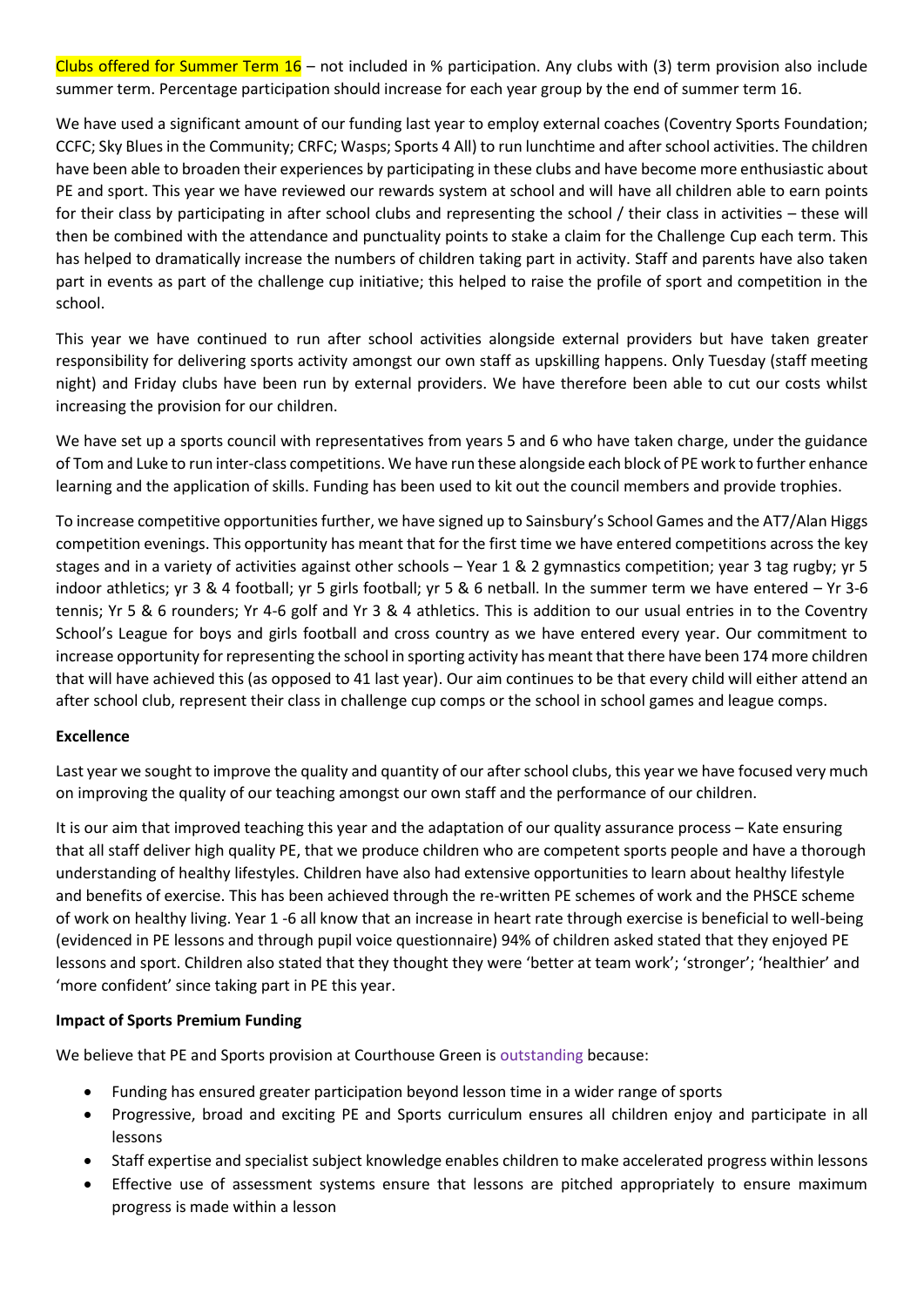We have evaluated the impact of our funding and found many positives but also highlighted clear areas for us to work on during this school year.

Findings from 2015/16:

Staff voice:

- All staff state thatchildren really enjoy PE!
- 'Assessment is easier I know what I'm looking for' as a result of the CPD led by the PE Leader and new assessment system
- Heightened expectations 'I had no idea that our children would be able to achieve this it's fantastic!'
- Staff expertise has improved thus ensuring accelerated progress within the lesson for all children 'Being able to talk through why they are doing something a certain way in a lesson with a specialist has really helped me to understand'
- Teachers feel more confident in organising a practical lesson
- Need to understand how to differentiate for children with movement difficulties (Focus for next term)

Pupil voice:

- I like how many sports I can choose from for after school clubs Yr 5
- The children have learned so much, it's been great to watch Year 6 class teacher
- I learned the rules to three new games this year Year 3
- $\bullet$  We won the challenge cup this term because of how many clubs we go to Yr 4
- Even though I wasn't very good at the start, by the time it got to Challenge Cup, I was good enough for the team – Yr 4
- $\bullet$  I've learned to vault. It was scary and fun and hard all at the same time! Yr 6
- My teacher makes sure we all get a go at doing the challenge cup competitions for our class Yr 5
- My teacher joins in with what Miss Halfpenny is teaching us so that she knows how to help us as well Yr 1

# **Plans going forward –**

Work on STEP / Inclusion aspects of the curriculum for Sept 16

Identify areas of the curriculum that teachers would like further support with

Maintain after school / lunchtime opportunities – 100% participation!

Reception PE lessons – Fundamental Movement Skills to begin Summer Term

Review Healthy Lifestyles aspect of PHSCE curriculum

Embed the Daily Mile in to the school day

We always look to measure the progress made by our children but find that PE offers the opportunity to develop characteristics that are sometimes immeasurable e.g  $-$  self esteem; confidence and motivation. We offer tailored support for our children and our staff to ensure that all are engaged in high quality PE lessons. Support is offered at various points throughout the year and is dependent upon the needs of the teacher. We will evaluate at various points throughout the year and measure progress made by children in the summer term when 6 activities have been delivered to the children.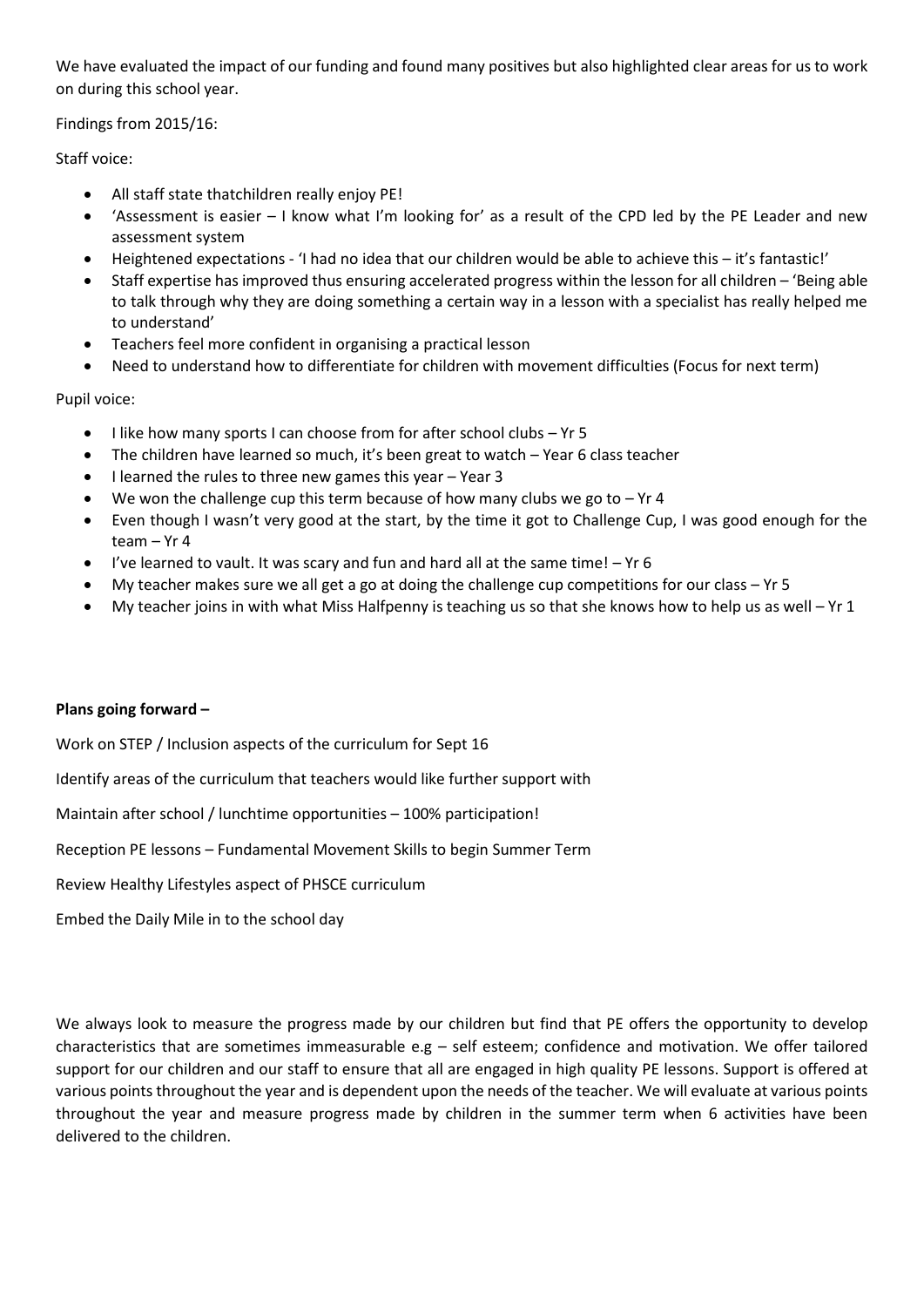| <b>Detail</b>                                                                                  | Cost          | Key<br>indicator | Impact                                                                                                                                                                                                                                                                                                                                                              |
|------------------------------------------------------------------------------------------------|---------------|------------------|---------------------------------------------------------------------------------------------------------------------------------------------------------------------------------------------------------------------------------------------------------------------------------------------------------------------------------------------------------------------|
| Staff salary - Easter Activity<br>Camp (2015)<br>Staff salary - Summer<br>Activity Camp (2015) | £401<br>£1325 |                  | 140 children participating in sporting activity over three weeks.                                                                                                                                                                                                                                                                                                   |
| <b>Extra Curricular Activity</b><br>Sports 4 All (various clubs all<br>year)                   | £760          | 1, 4 & 5         | Most after school clubs are provided by our own staff however, still providing multi skills clubs and games clubs to younger<br>children (Yr1-3) is having a positive impact on speed, agility and co-ordination that has previously been neglected in PE<br>lessons. Children able to make considerable progress in lessons that have attended after school clubs. |
| Trophies (Challenge Cup)                                                                       | £109          | $\overline{2}$   | The Challenge Cup has motivated our children beyond our expectations! Children participate in after school clubs on a<br>regular basis to earn points and are keen to represent their class and/or school in a bid to earn points (full analysis in<br>Sports Funding document)                                                                                     |
| Portable Music Centre<br>(outdoor dance & fitness<br>sessions)                                 | £192          | 1&4              | The new fitness scheme of work delivered across both key stages has been delivered outdoors as a result of purchasing<br>this equipment. Approx. 50 children per day engaged in dance sessions lead by a member of staff at lunch time.                                                                                                                             |
| <b>Coventry Half Marathon</b><br>Entry                                                         | £273.33       | 1 & 5            | 30 children participated as an extension of the school's cross country club.                                                                                                                                                                                                                                                                                        |
| Transport to Sports events &<br>comps                                                          | £310.17       | 5                | Travel to Wimbledon for a tour of Centre Court and to watch match for Yr 6 pupils (free tickets)                                                                                                                                                                                                                                                                    |
| Orienteering course mapped<br>on school grounds and<br>scheme of work                          | £770          | 3 & 4            | Josh Jenner mapped school grounds - scheme of work to be implemented Summer Term 16 with KS2. All resources<br>provided in price. All teaching staff to be upskilled following first use by PE staff.                                                                                                                                                               |
| Sporting Event - tickets                                                                       | £200          | $\overline{2}$   | 40 tickets for England v NZ one day international at Edgbaston - children saw professional sport being played live.                                                                                                                                                                                                                                                 |
| Aerobics equipment                                                                             | £938.44       | 1&4              | Purchase of equipment including steps, for new scheme of work taught across both key stages. Impact significant - pupil<br>and staff enjoyment very high.                                                                                                                                                                                                           |
| <b>Gymnastics Equipment</b>                                                                    | £4069.45      | 3 & 4            | Purchase of vaulting equipment for yr 5 & 6 gymnastics scheme - pupil outcomes very high, pupil and staff engagement<br>very high, extra curricular club oversubscribed.                                                                                                                                                                                            |
| Sports equipment (balls,<br>bibs, cones etc)                                                   | £911.21       | 4                | Equipment is of high quality and ensures that our provision for children is vast. Multitude of sports offered in both lessons<br>(8) and in extra curricular clubs (12)                                                                                                                                                                                             |
| <b>TOTAL</b>                                                                                   | £10259.60     |                  |                                                                                                                                                                                                                                                                                                                                                                     |

The sports premium funding is paid during the financial year ie: April to April. Some of the above details items purchased using 2014/15 funding even though the new school year had started.